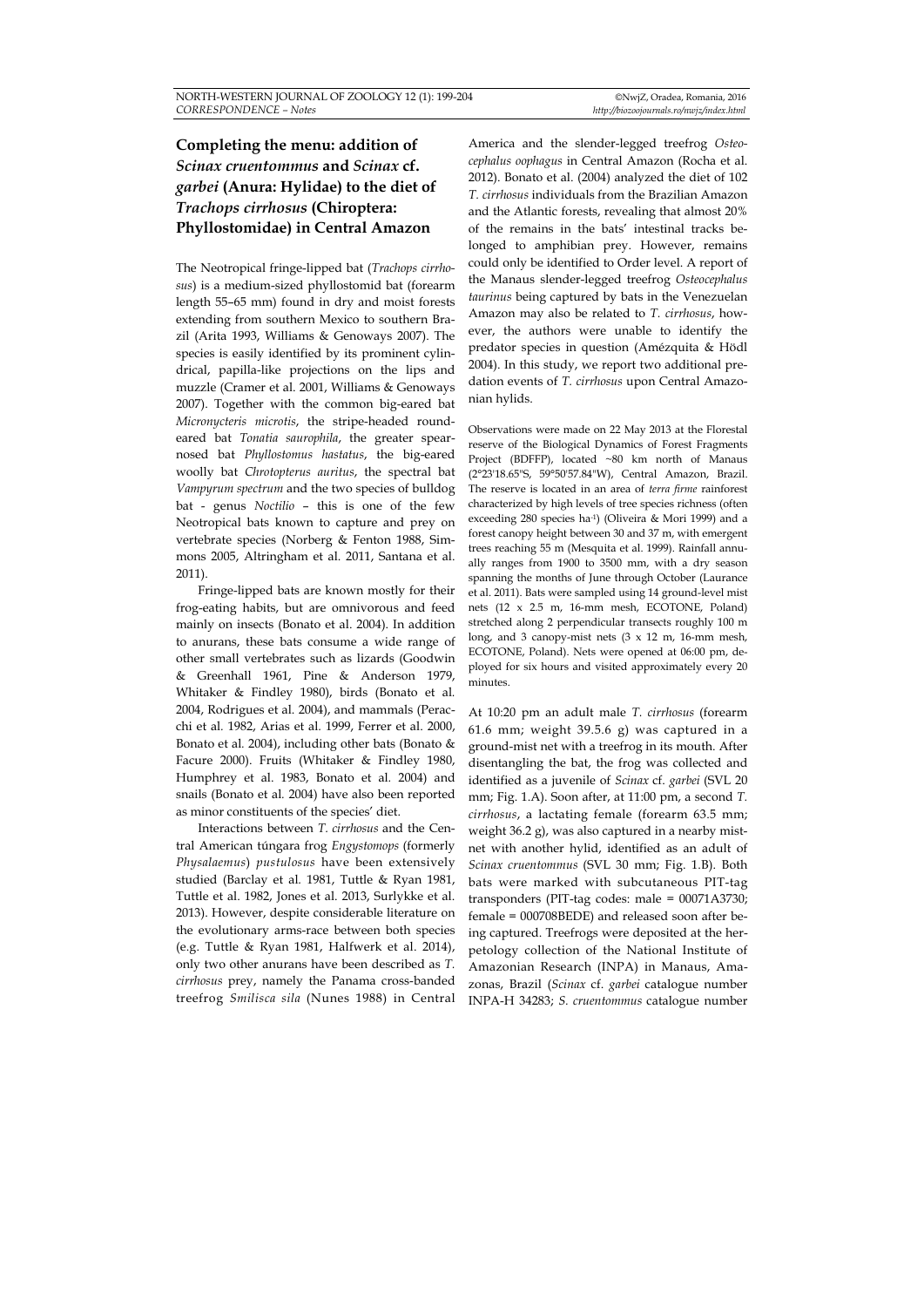

**Figure 1.** Remains of the *Scinax* cf. *garbei* (INPA-H 34283) (A) and *Scinax cruentommus* (INPA-H 34284) (B) individuals preyed on by *Trachops cirrhosus* at the Florestal reserve of the Biological Dynamics of Forest Fragments Project. Arrows point to teeth mark bites.

INPA-H 34284). During the night of the reported events, mist-netting was conducted in close proximity  $(\sim 100 \text{ m})$  to a shallow temporary pond, located under dense tree canopy and from which intense amphibian vocal activity could be heard. Within 3 hours (from 9:00 pm to 12:00 pm) a total of 5 *T. cirrhosus* were mist-netted, a number unmatched in any equal time period during 3 years of field-work in the area (culminating in the capture of more than 7 000 bats).

*Scinax* treefrogs occur in nearly all tropical and subtropical habitats from southern Mexico to eastern Argentina and represent the second largest genus within the subfamily Hylinae (Faivovich 2002), harbouring more than 110 species (Frost 2015). Post-metamorphic *Scinax* species have been reported as prey of several vertebrate (Toledo et al. 2007) and invertebrate (Toledo et al. 2005) *taxa*. However, to date no trophic interaction between a mammal species and *Scinax* spp. has been reported.

The fringe-lipped bat is one of the most common gleaner bat species within Central Amazon, yet despite being locally abundant, knowledge of its feeding habits is extremely scarce. The events here reported add two new prey species to the diet of *T. cirrhosus* and contribute to a better understanding of resource use and partitioning among tropical chiropteran species.

**Acknowledgments.** We thank Christoph F.J. Meyer, Paulo Bobrowiec and Jorge M. Palmeirim for their assistance during all phases of the project, the BDFFP management team for logistic support and Sasha Vasconcelos for yet another English revision. RR and AB are grateful to Albertina Lima, Ariane Silva and Juliana Vieira for providing the contact of MG and the anonymous reviewers for helpful comments. Financial support was provided by the Portuguese Foundation for Science and Technology through the grants PTDC/BIA-BIC/111184/2009, SFRH/BD/80488/2011 and PD/BD/52597/2014 and this is publication 674 in the Technical Series of the BDFPP.

## **References**

- Altringham, I.D. (2011): Bats: from evolution to conservation. Oxford University Press.
- Amézquita, A., Hödl, W. (2001): How, when, and where to perform visual displays: the case of the Amazonian frog *Hyla parviceps*. Herpetologica 60: 420-429.
- Arita, H.T. (1993): Rarity in Neotropical bats: correlations with phylogeny, diet, and body mass. Ecological Applications 3: 506– 517.
- Barcley, R.M.R., Fenton, M.B., Tuttle, M.D., Ryan, M.J. (1981): Echolocation calls produced by *Trachops cirrhosus* (Chiroptera: Phyllostomatidae) while hunting for frogs. Canadian Journal of Zoology 59: 750-753.
- Bonato, V., Facure, K.G. (2000): Bat predation by the fringelipped bat *Trachops cirrhosus* (Chiroptera: Phyllostomidae). Mammalia 64: 241-243.
- Bonato, V., Facure, K.G., Uieda, W. (2004): Food habits of bats of subfamily Vampyrinae in Brazil. Journal of Mammalogy, 85: 708-713.
- Cramer, M.J.; Willing, M.R., Jones, C. (2001): *Trachops cirrhosus*. Mammalian Species 656: 1-6.
- Faivovich, J. (2002): A cladistics analysis of *Scinax* (Anura: Hylidae). Cladistics 12: 367-393.
- Ferrer, A.P., Lew, D., Lasso, C.A.A. (2000): Nota sobre predación por *Trachops cirrhosus* Spix, 1893 (Chiroptera, Phyllostomidae) en Venezuela. Memoria de la Sociedad de Ciencias Naturales La Salle 149: 145-147.
- Frost, D.R. (2015): Amphibian Species of the World: an Online Reference. Version 6.0 Electronic Database. American Museum of Natural History, New York, USA. <http:// research.amnh.org/herpetology/amphibia/index.html>, accessed at: 2015.04.07.
- Goodwin, G.G., Greenhall, A.M. (1961): A review of the bats of Trinidad and Tobago: descriptions, rabies infection and ecology. Bulletin of the American Museum of Natural History 122: 187- 302.
- Halfwerk, W., Jones, P.L., Taylor, R.C., Ryan, M.J., Page, R.A. (2014): Risky ripples allow bats and frogs to eavesdrop on a multisensory sexual display. Science 342: 413-416.
- Humphey, S.R., Bonaccorso, F.J., Zinn, T.L. (1983): Guild structure of surface-gleaning bats in Panama. Ecology 64: 284-294.
- Jones, P.L., Farris, H.E., Ryan, M.J., Page, R.A. (2013): Do frogeating bats perceptually bind the complex components of frog calls? Journal of Comparative Physiology A 199: 279-283.
- Laurance, W.F., Camargo, J.L., Luizão, R.C., Laurance, S.G., Pimm, S.L., Bruna, E.M., Stouffer, P.C., Bruce Williamson, G., Benítez-Malvido, J., Vasconcelos, H.L. (2011): The fate of Amazonian forest fragments: a 32-year investigation. Biological Conservation 144: 56-67.